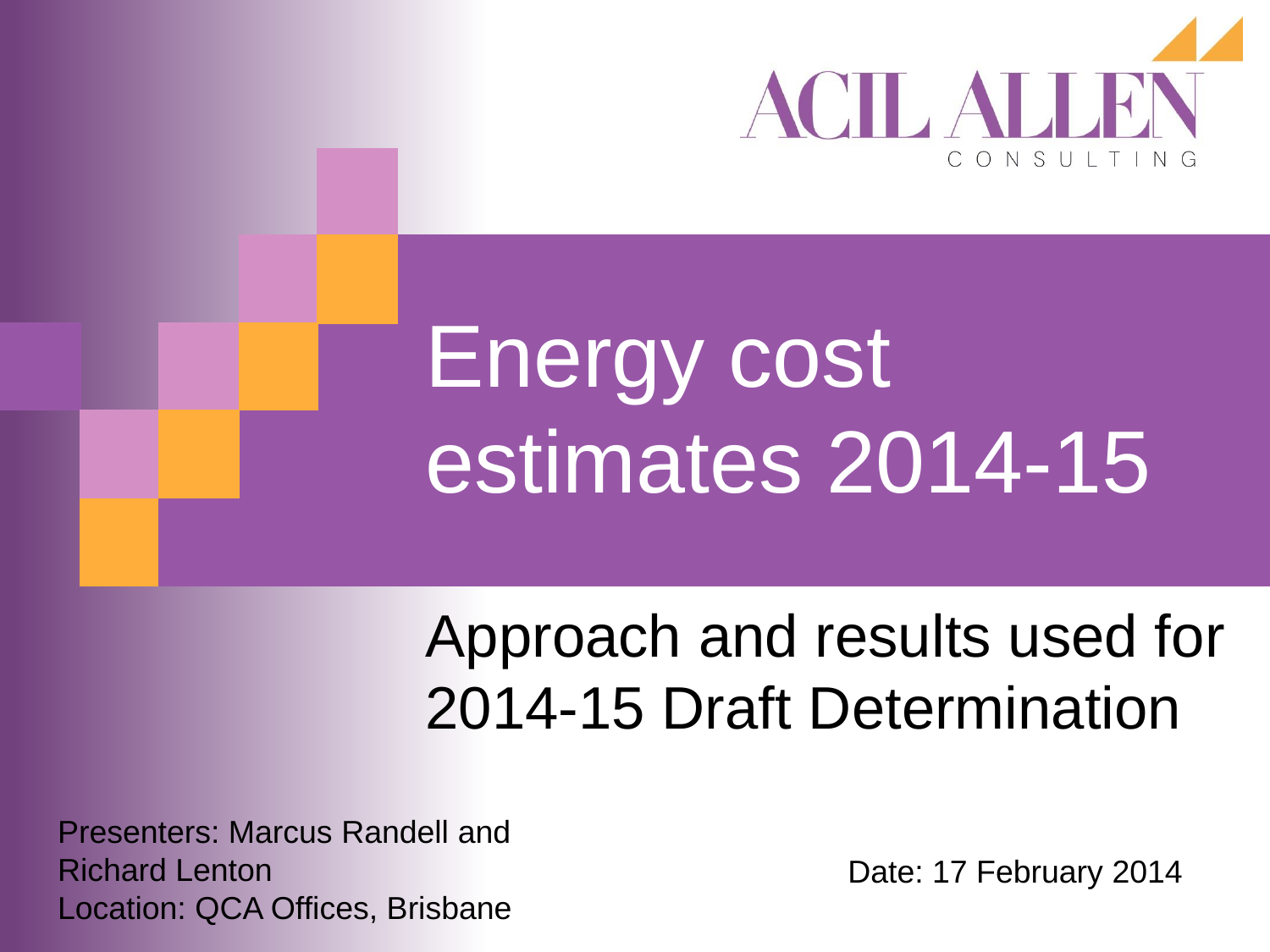# ACIL Allen's Task

- ACIL Allen to:
	- provide expert advice on energy costs faced by retailers in 2014-15
	- must have regard to the actual costs of making, producing or supplying electricity to non-market customers
- **Energy costs include:** 
	- wholesale energy costs incorporating effects of the carbon pricing
	- costs of complying with the Enhanced Renewable Energy Target
	- NEM fees, ancillary services charges and prudential costs
	- allowance for losses in transmission and distribution of electricity from the regional reference node to end use customers
- Provide estimates for three cases:
	- with **risk adjusted carbon** pricing
	- with **no carbon** pricing (assume perfect certainty no carbon price in NEM pool price and no carbon price in contract prices)
	- with **full carbon** pricing (assume perfect certainty carbon price in NEM pool price and carbon price in contract prices)

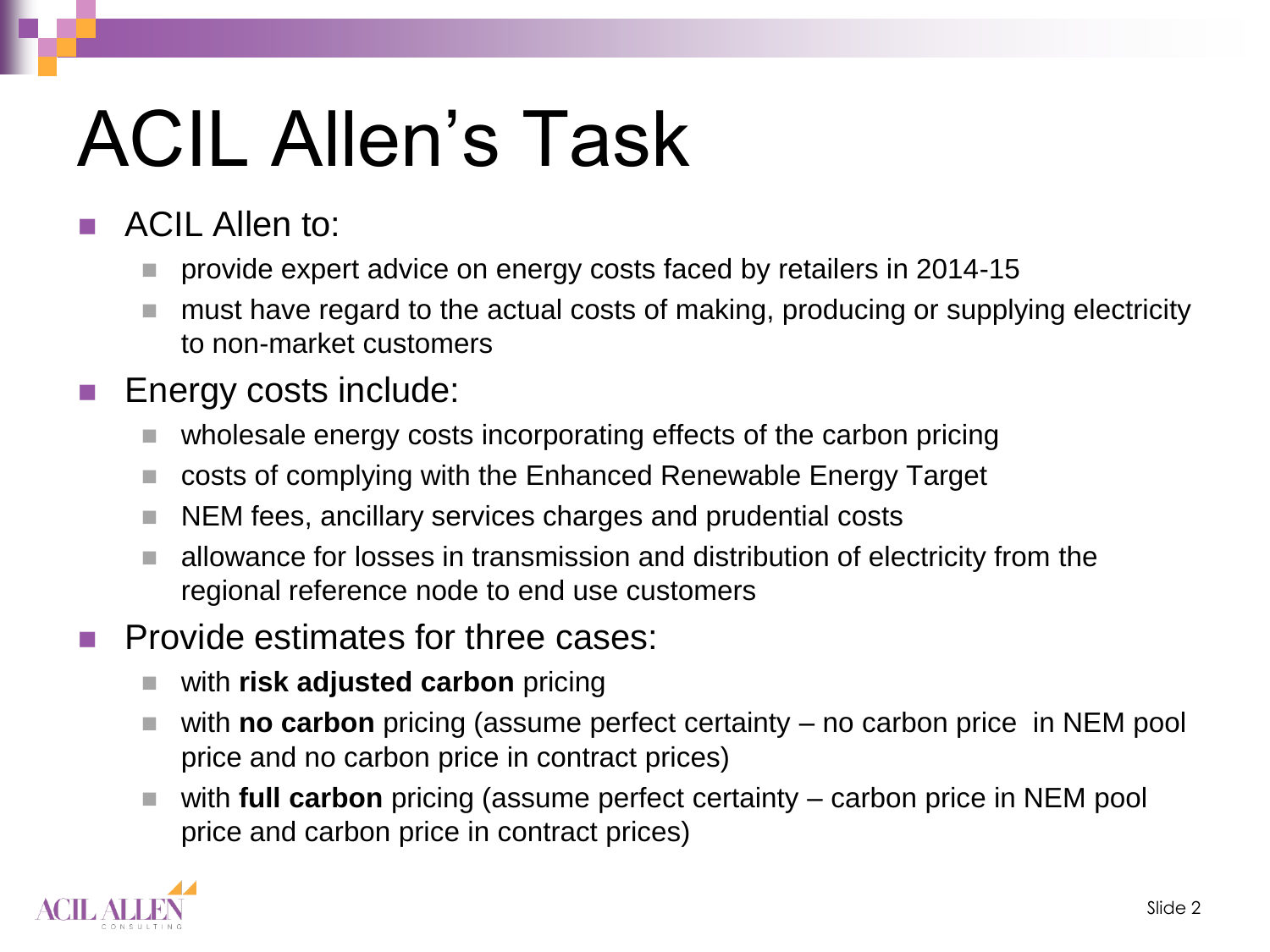## ACIL Allen's approach energy costs

- **Provide our best estimate of retailer energy costs in 2014-15 using** transparent and observable data where available
- Methodology for the full carbon and no carbon cases 2014-15 (43 demand years with 11 plant outage variations gave 473 simulations of each case)was the same as used in previous determinations which was to:
	- $\blacksquare$  Produce multiple simulations of NEM pool market for
	- $\blacksquare$  Estimate trade volume weighted contract prices and apply the usual hedging strategy to give estimated energy costs after hedging for each simulation
	- choose the **95th percentile** of simulated annual hedged prices as estimate of cost of energy
- For the risk adjusted carbon case the process has been extended to account for the carbon price uncertainty as described in the next slide
- **E** Estimate other energy cost components and losses applying same approach used in 2013-14

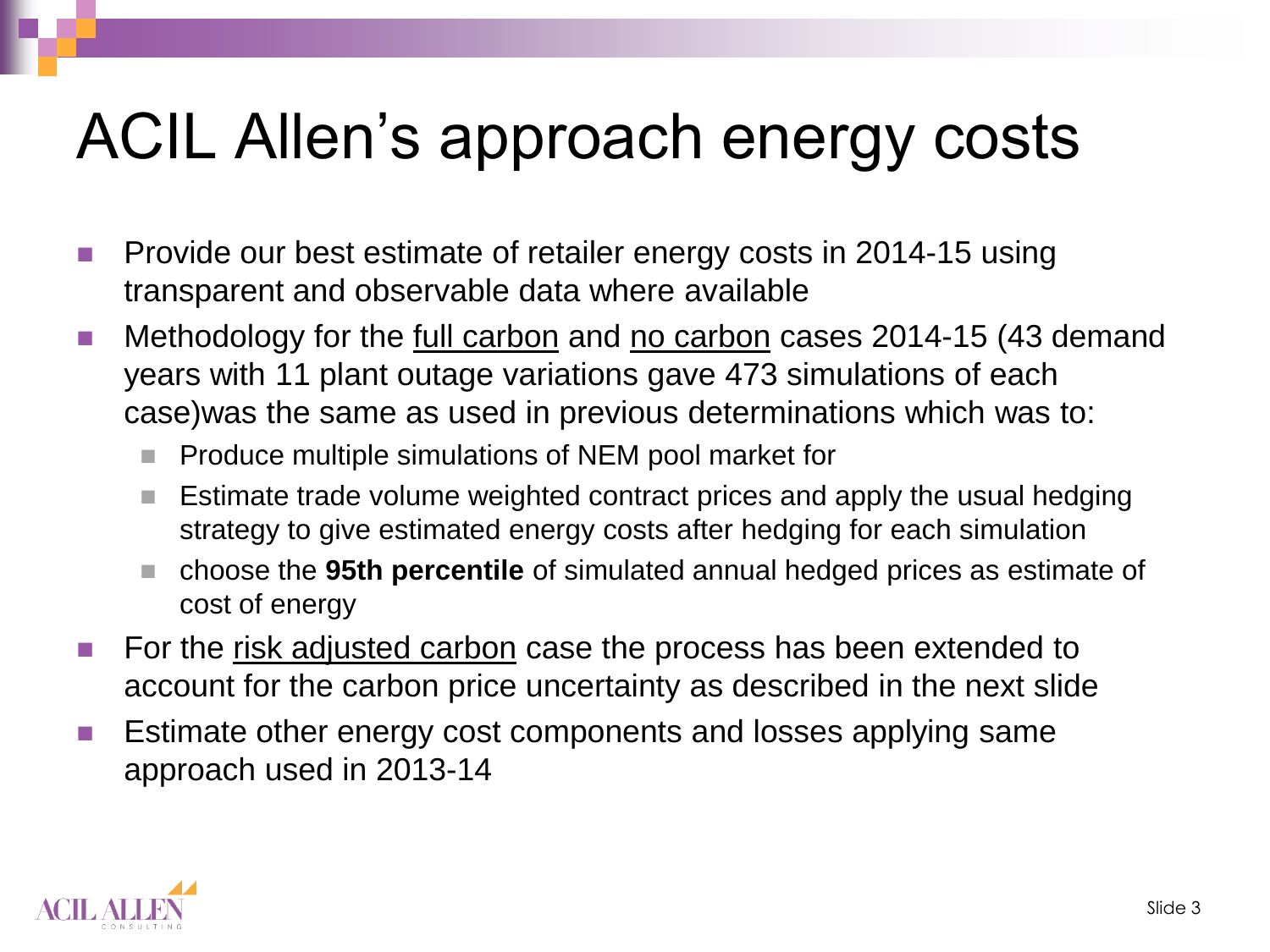## Approach for risk adjusted carbon price

- Previous determinations assumed no carbon price uncertainty in this instance uncertainty exists
- A risk weighted carbon price of averaging around \$7.00/MWh was inferred for ASX futures prices by subtracting the broker prices with the AFMA addendum
- Given that full carbon pricing would add around \$21.00/MWh, the \$7.00/MWh suggests that the market factored in a 1 in 3 chance of carbon price being retained in 2014-15
- Currently the inferred risk weighted carbon price is estimated at around \$3.00/MWh which suggests a 1 in 7 chance that the carbon pricing will remain.
- Cost of energy was taken as  $95<sup>th</sup>$  percentile of a distribution containing 1419 hedged price simulations (473 simulations with the full carbon price in the pool price modelling and 946 (2x473) simulations with no carbon price in the pool price modelling).
- **This approach meant that a third of the hedged prices in the distribution were** based on pool prices with full carbon in line with the 1 in 3 chance above.
- ACIL Allen proposes to move to the current (1 in 7) rather than average (1 in 3) for the Final Determination although the effect on estimated energy costs will be very small.

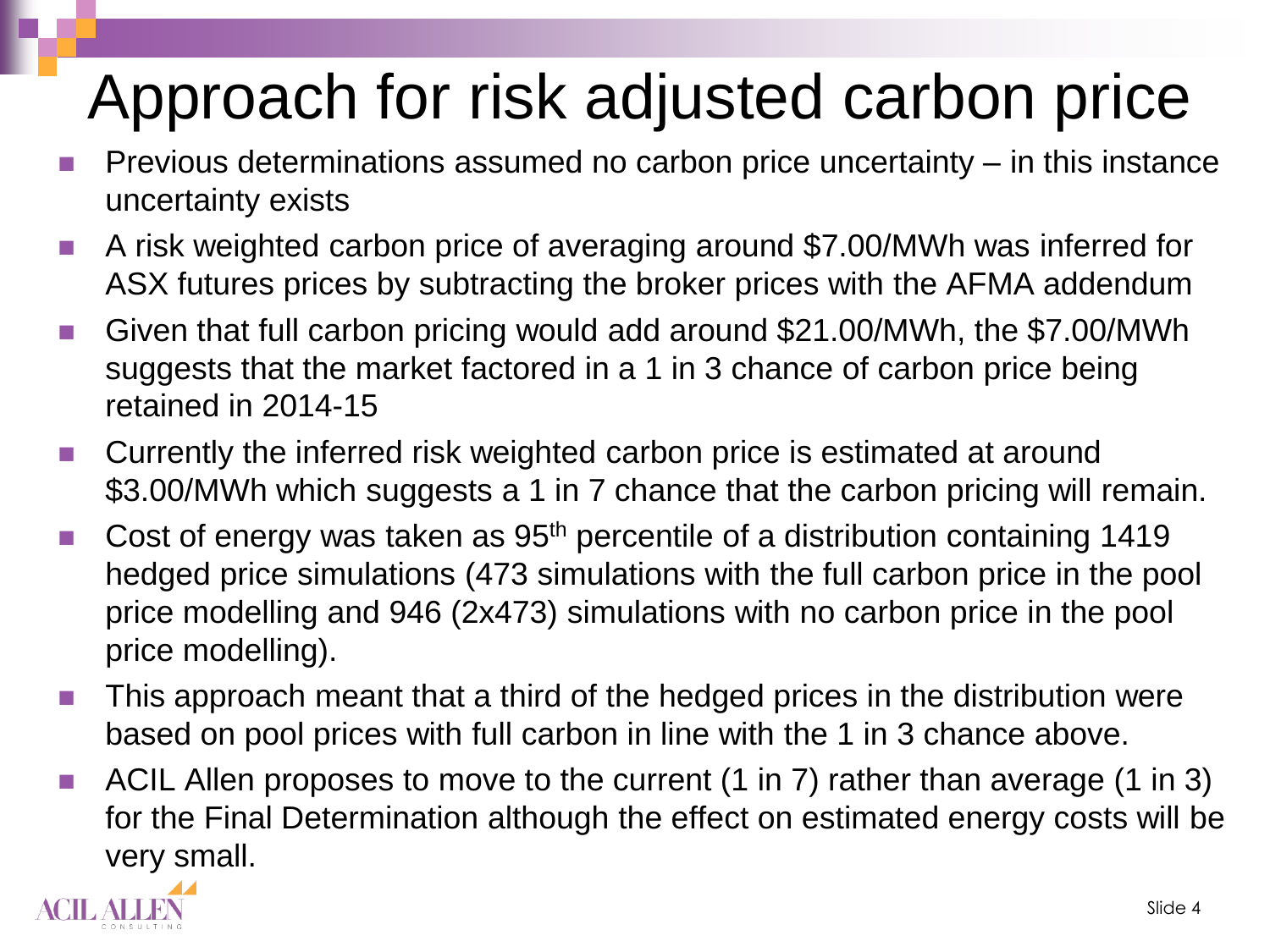#### Simulated hedged prices for the three cases Energex NSLP



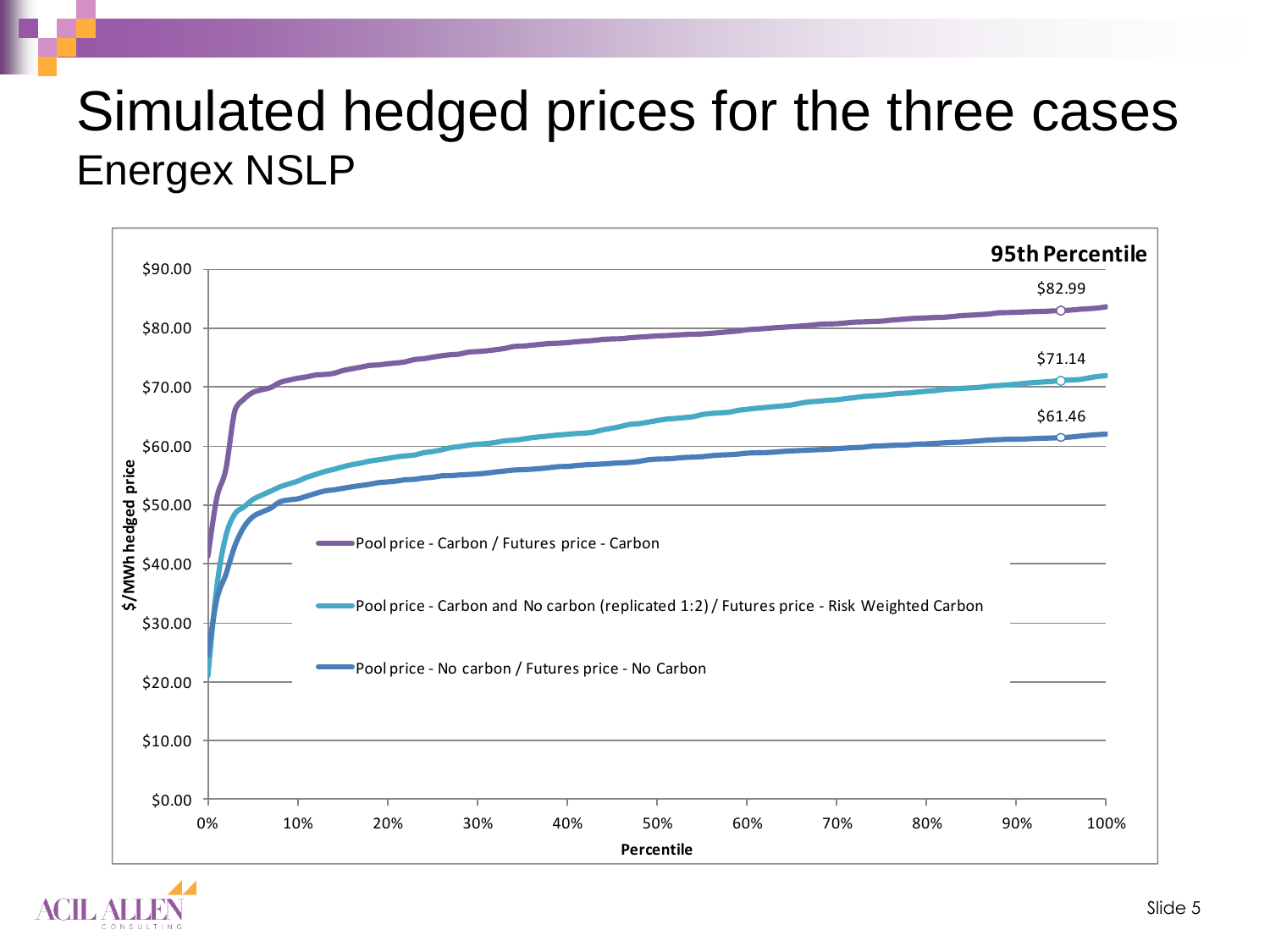## Stakeholder comments

#### Important not to have prices too low

Response: Use of 95th percentile of prices is to address this point.

#### Should use greater range of hedging instruments

 Response: Futures prices are transparent and market reflective and as such represent an appropriate basis for determining the cost of energy.

#### Carbon price uncertainty

**Response: Development of three carbon cases was to address this point giving** QCA a choice in its pricing response. ACIL Allen recommends the use of the risk adjusted carbon price case whether or not carbon is repealed.

#### Lack of variability in the loads

 Response: ACIL Allen is satisfied that based on detailed analyses of the load profile and the resultant spread of hedged prices that there is sufficient load variability in the modelling when compared with history. As a test, variability was added to loads – minimal impact on 95<sup>th</sup> percentile hedged price

#### Lack of transparency in the methodology

 Response: ACIL Allen is satisfied that it has provided sufficient detail for stakeholders to make their own reliable assessments of the process.

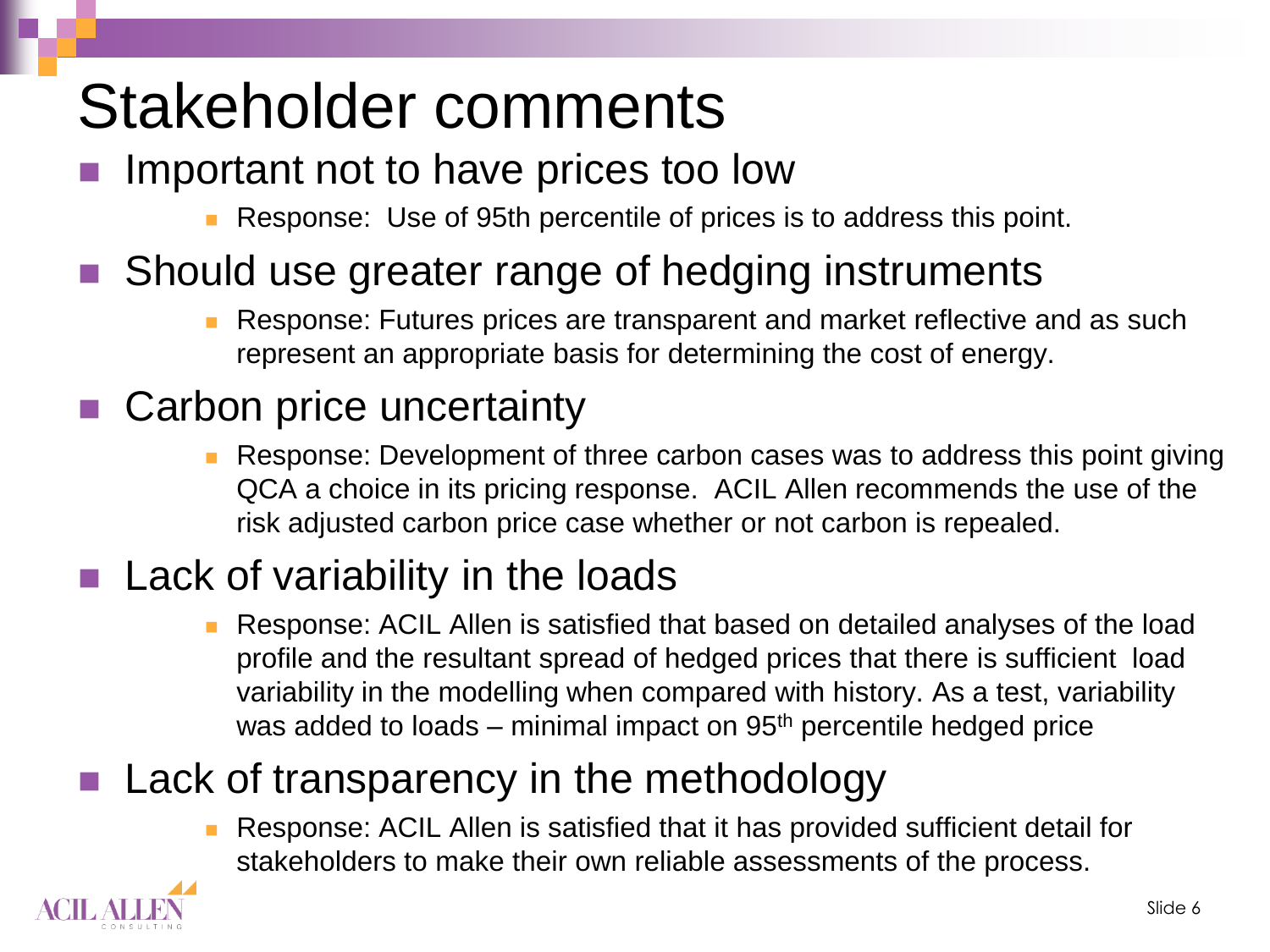### Stakeholder comments (cont.)

#### LRMC as a price floor and inclusion of PPAs

 Response: These matters have already been considered and not seen as appropriate in Queensland where the regulated price will apply to many customers and need to reflect market values as closely as possible.

#### ■ Allowance for the government's "Direct Action"

 Response: The policy is still in the formative stages it is not possible to make any adjustment to energy costs at this stage.

#### LGC prices be based on LRMC of wind generation

 Response: A thorough investigation was undertaken which concluded that the LRMC approach would require a host of further debatable assumptions and was considered inferior to the futures pricing approach already in use.

#### Forward volatility premiums should be added

 Response: Futures contracts would be expected to include the option value associated with the length of time to expiry, therefore, in our view the methodology already reflects any volatility premium

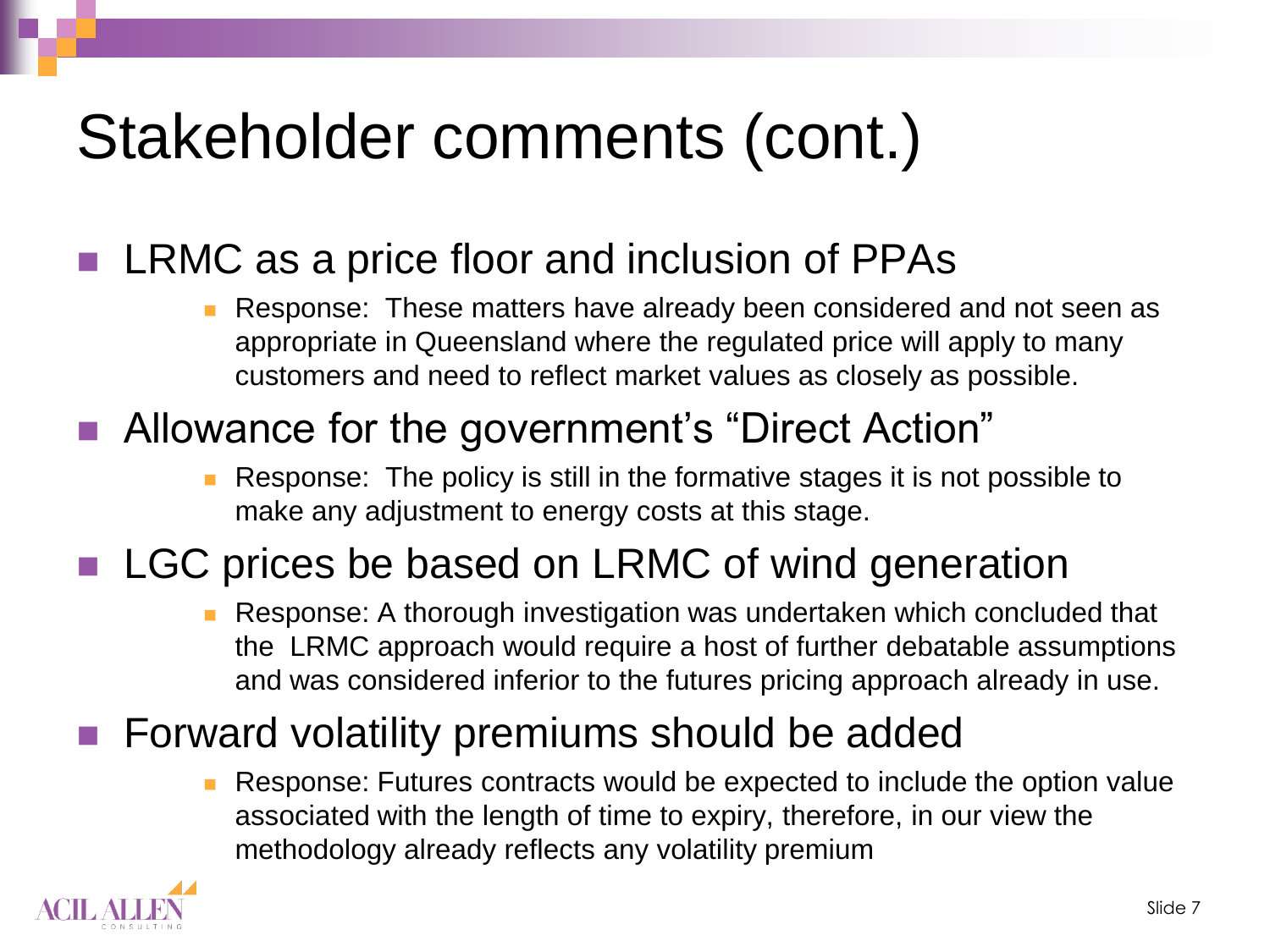### Contract prices 2014-15 Draft Determination

- Trade weighted futures prices are used in the analysis as follows:
	- **ASX Energy futures for the risk adjusted case**
	- Broker futures with the AFMA addendum for the no carbon case
	- **for the full carbon case a full carbon allowance was added to the no carbon** case
- Contract prices for 2014-15 suggest an increase in underlying wholesale energy costs (i.e. before carbon) of around \$13.00/MWh and this is also evident in the pool price modelling
- At the time of the 2014-15 Draft Determination:
	- $\blacksquare$  there was the usual level of trading in base contracts in all quarters
	- **there had been very little or no trading in peak and cap contracts for the first** two quarters of 2015
- ACIL Allen expects that trading in the peak and cap futures in H2 2015 will have occurred before the cut off for the Final Determination

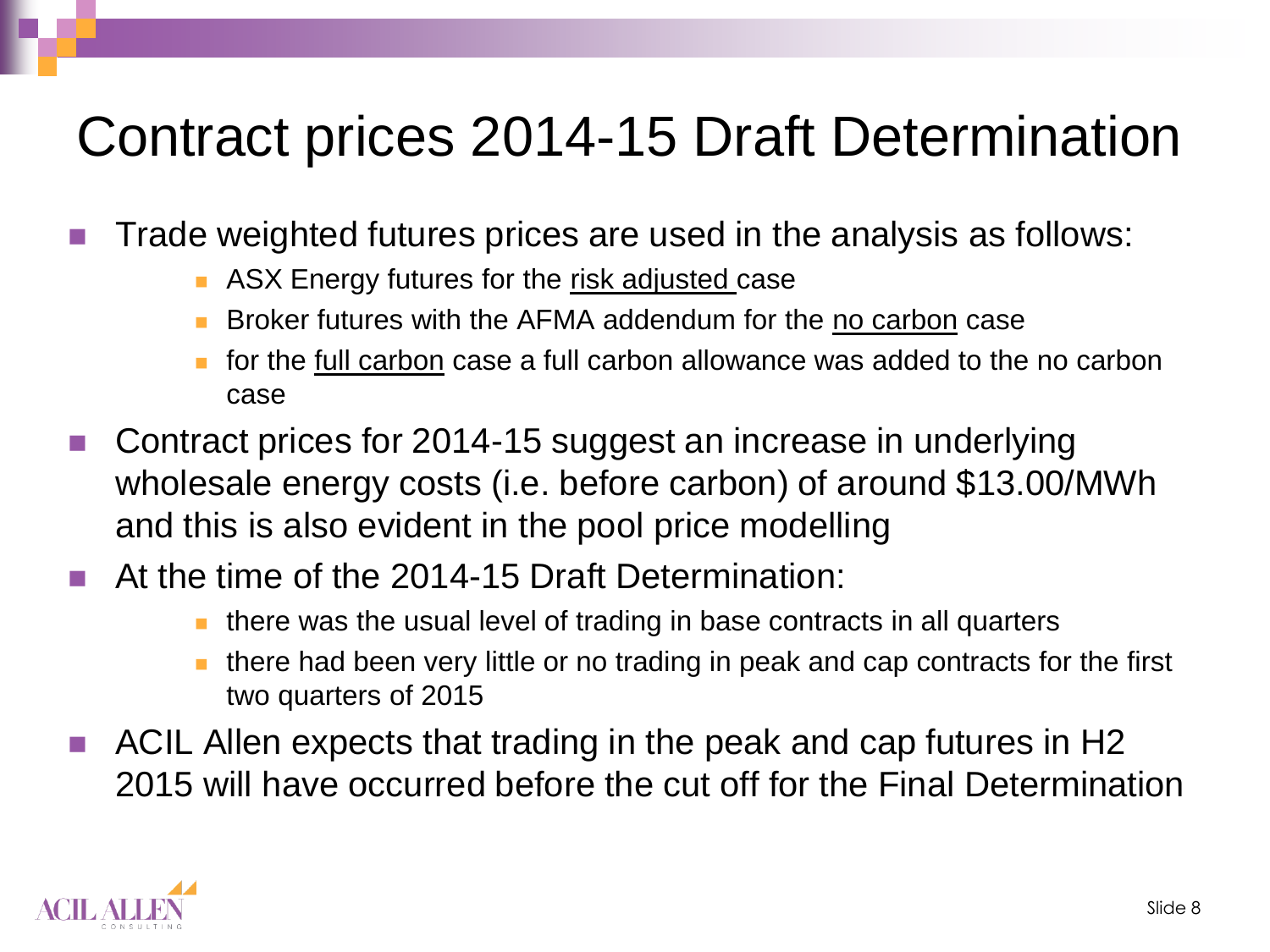#### Trading and prices for ASX Energy futures in Qld.